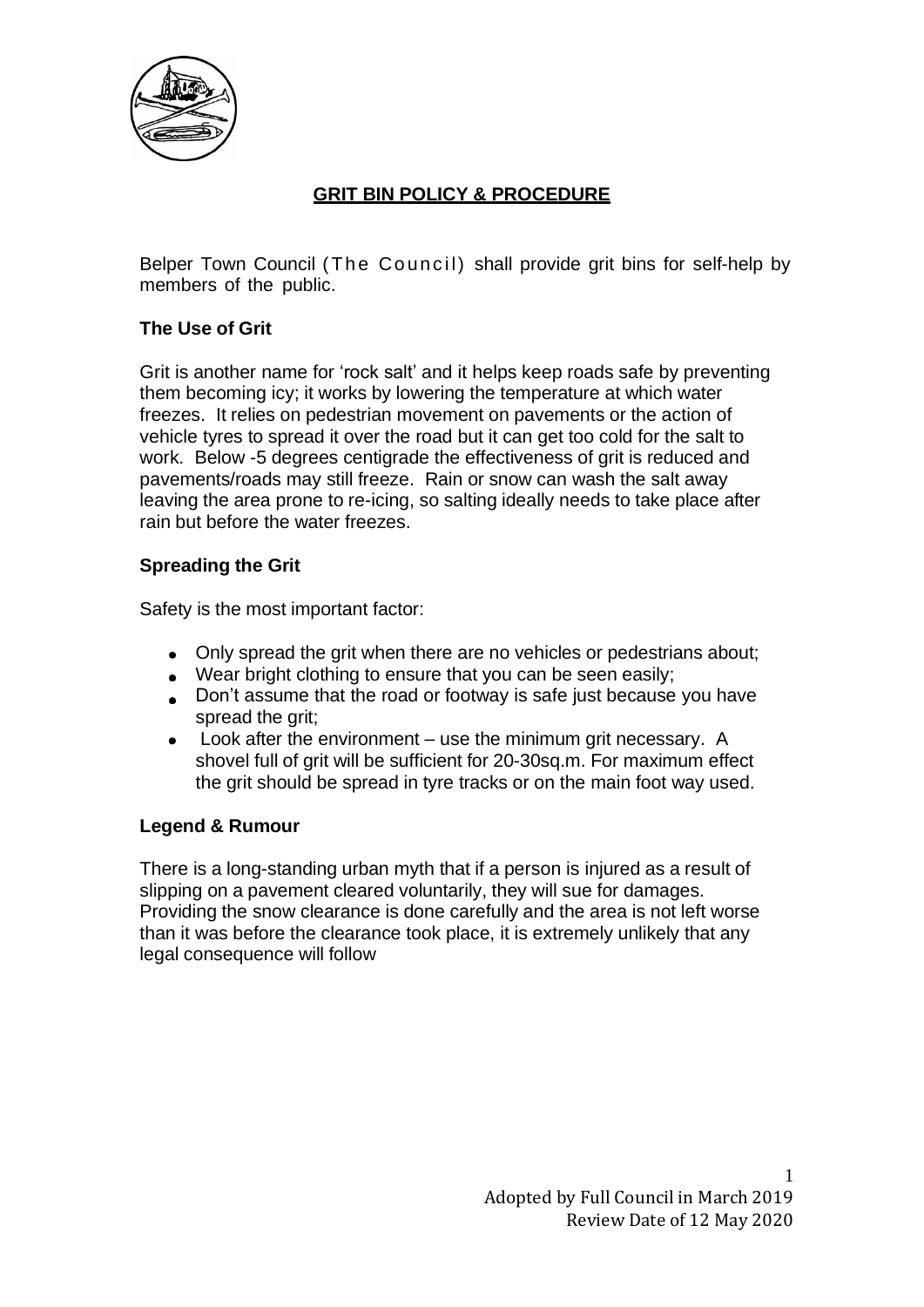

### **Grit Bin Provision**

1. The Council will provide a new grit bin when a number of criteria are met using a point system.

Key factors that are considered include:

- $\bullet$ Height of land i.e. altitude
- Highway gradient
- Highway safety
- Distance to next grit box
- Other factors e.g. elderly persons' accommodation; known water problems; junction problems; unadopted status

2. Grit bins shall only be located where at least one of the criteria in List A are met and all the remaining seven in List B:-

List A

- The gradient is greater than 1 in 10
- A junction with a known history of accidents
- Acceptable number of disabled or elderly residents

#### List B

- Not on a route already gritted by the County Council
- Must be for use on the public highway (road and footway)
- The location shall not obstruct the passage of pedestrians, a minimum of 1.5m clearance on the footway is required;
- The location shall not obstruct sight lines;
- The location is not within 200m of another grit bin location
- The location is within an urban area:
- The location is either within the boundary of the public road or can be sited on private land with the landowner's permission in a way to give safe uninterrupted access by residents.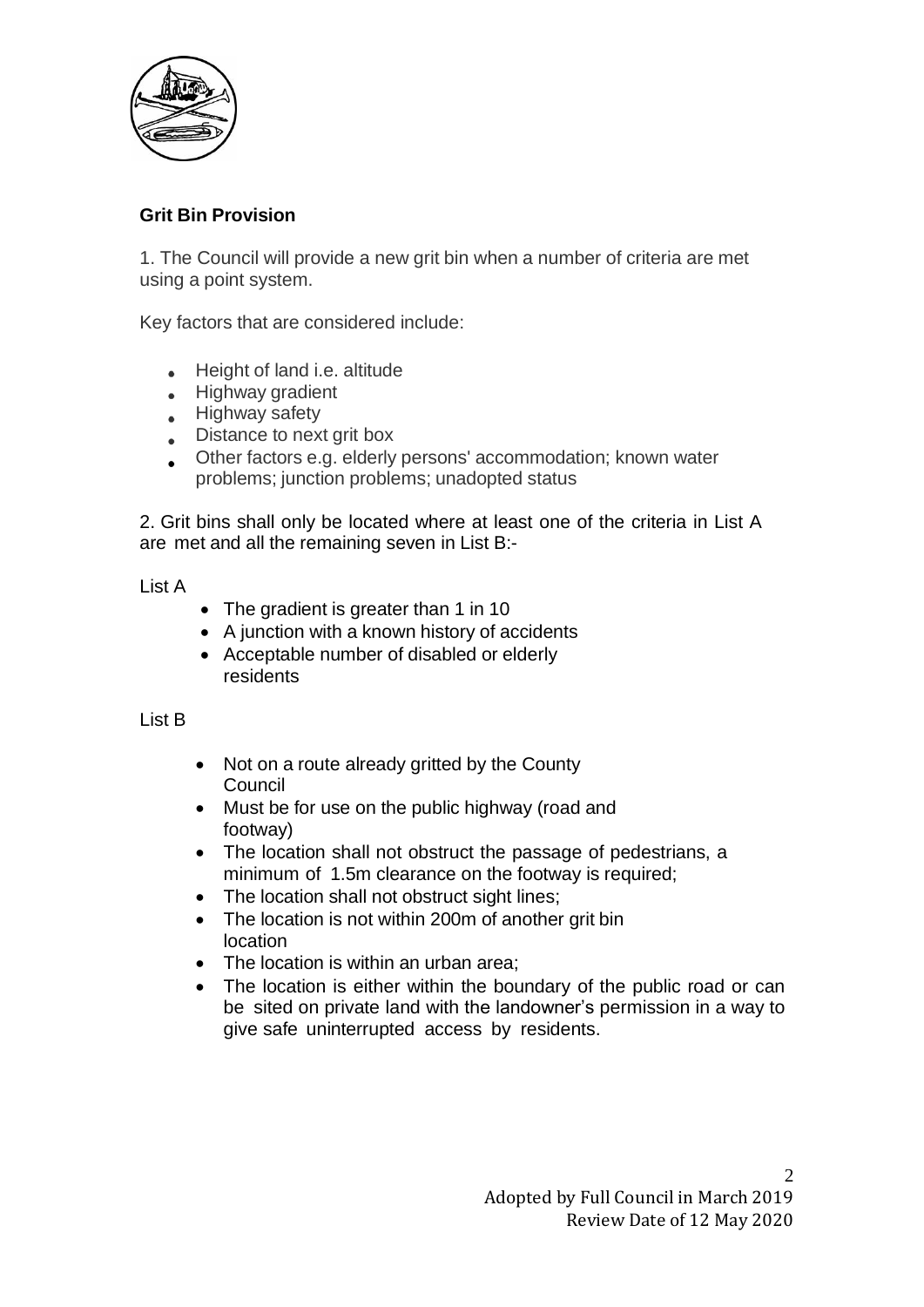

- 3. The Council will not provide grit bins in private areas or car parks for internal use by any other Council or any other public or private property such as schools, parks, hospitals, old people's homes, etc unless a service level agreement is in place.
- 4. Grit bins will only be located where they can be filled from a lorry. The grit bins shall be replenished at the start of the winter period and once during the winter period. Additional fills are at the Councils discretion.
- 5. Grit bins should generally be left in place during the summer months, unless there is a history of vandalism at a particular location.
- 6. The grit in the bin is purely for use on the public highway. If the grit is used on private land/footpaths/driveways consideration will be given to remove the bin.
- 7. The locations of grit bins will be recorded and made available on the Council's website.
- 8. Only written requests on the Council's Grit Bin Application Form will be considered. These are available on the website or from the Council's Office at St Johns Chapel, The Butts, Belper.
- 9. An application will not be considered unless the agreement is signed by at least half of households within 100 metres of the proposed bin.
- 10.Before any installation is finally approved agreement will need to be given by Derbyshire County Council, as the Highway Authority, for the siting of the bin.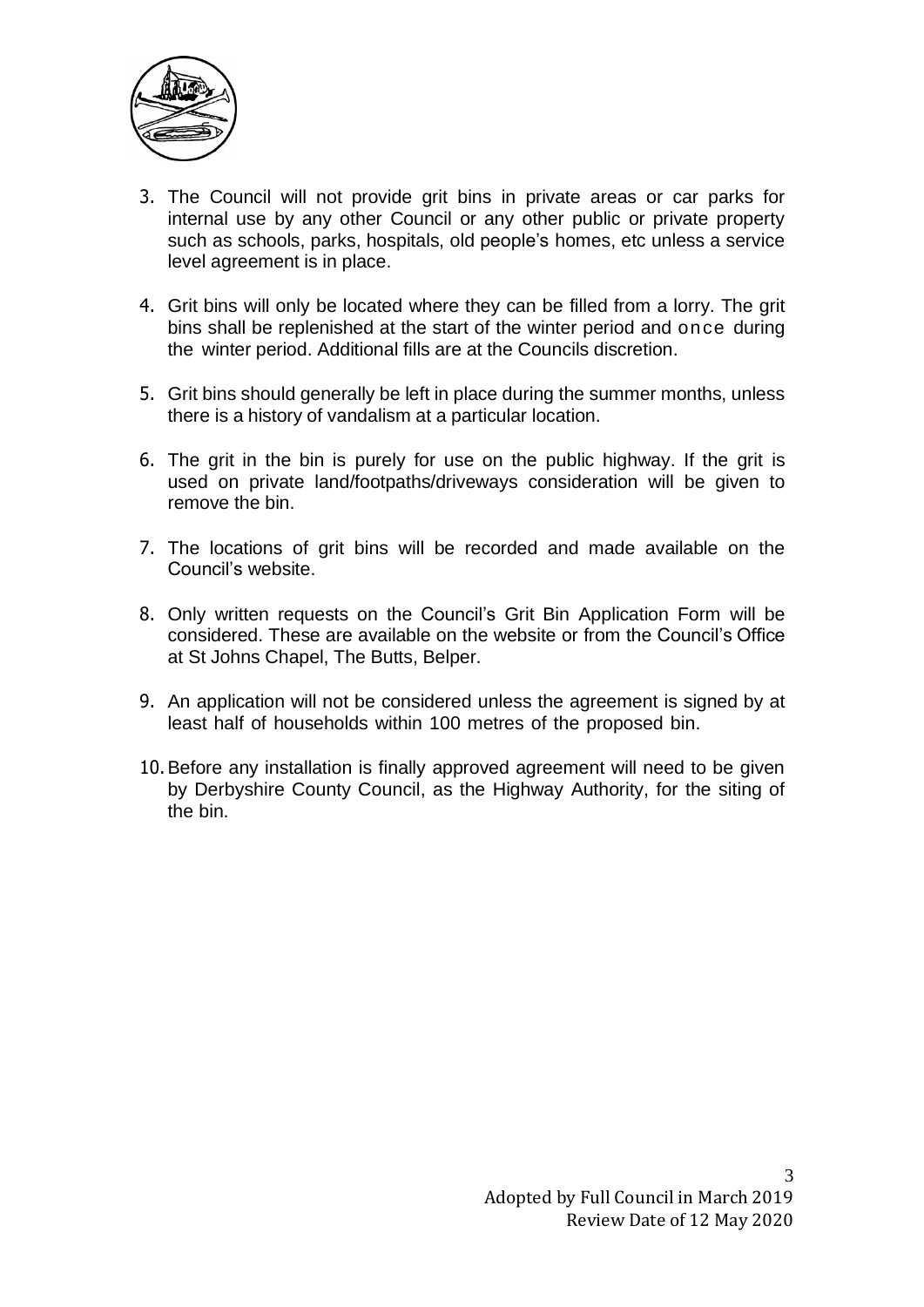

## **APPLICATION FOR PROVISION OF GRIT BIN**

## **1. Proposed Location**

**1.1** Street Name ………………………………………………………..

**1.2** Location ………………………………………………………..

### **2. Criteria**

|                                                                                                                                |                             | Yes | <b>No</b> |
|--------------------------------------------------------------------------------------------------------------------------------|-----------------------------|-----|-----------|
| The gradient is greater than 1 in<br>10                                                                                        | At least one<br>of these    |     |           |
| A junction with a<br>known<br>history of accidents                                                                             | criteria must<br>be met     |     |           |
| Acceptable number of disabled<br>or elderly residents                                                                          |                             |     |           |
| Not on a route already gritted<br>by the County Council                                                                        | <b>Required</b><br>criteria |     |           |
| Must be for use on the public<br>highway (road and footway)                                                                    | <b>Required</b><br>criteria |     |           |
| The location shall not obstruct the<br>passage of pedestrians,<br>a<br>minimum of 1.5m clearance on<br>the footway is required | <b>Required</b><br>criteria |     |           |
| The location shall not obstruct<br>sight lines                                                                                 | <b>Required</b><br>criteria |     |           |
| The location is not within 200m of<br>another grit bin location                                                                | Required<br>criteria        |     |           |
| The location is within an urban<br>area                                                                                        | <b>Required</b><br>criteria |     |           |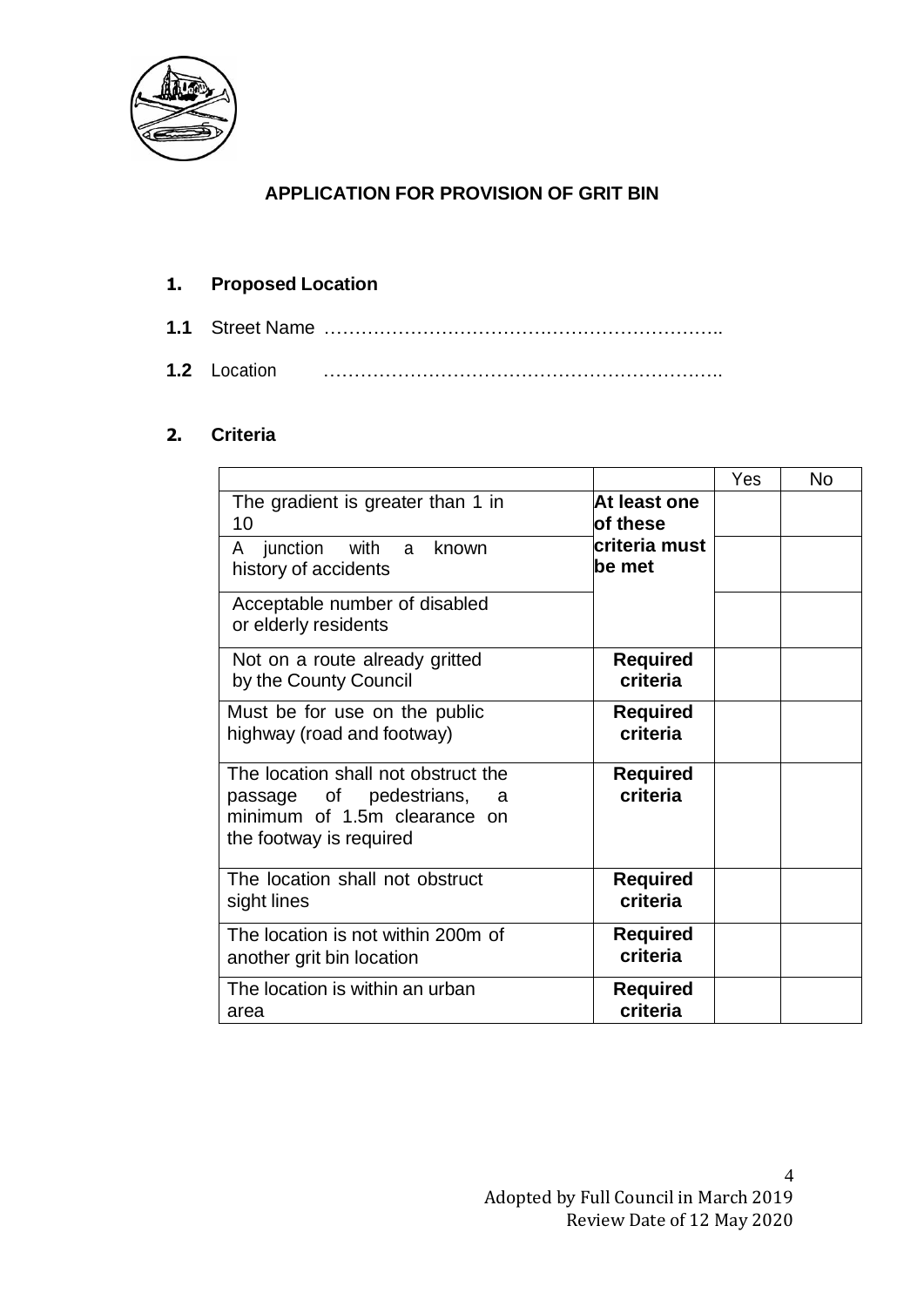

| The location is either within the<br>boundary of the public road or<br>can be sited on private land with<br>the landowners permission in a<br>way to give safe uninterrupted<br>access by residents and Belper<br><b>Town Council operatives</b> | <b>Required</b><br>criteria |  |  |
|--------------------------------------------------------------------------------------------------------------------------------------------------------------------------------------------------------------------------------------------------|-----------------------------|--|--|
|                                                                                                                                                                                                                                                  |                             |  |  |

**3.** Neighbour Notification

The following neighbours have been consulted and have indicated their view to a grit bin being placed at this location. Additional names can be included on a plain sheet of paper.

**All Neighbours entering details below must have read the Privacy Notice attached and consent to the Council processing their data for the purpose of this application.**

| <b>Name</b> | <b>Address</b> | <b>Date</b> | <b>Agreement</b><br>Answer Yes or No | <b>Signed</b> |
|-------------|----------------|-------------|--------------------------------------|---------------|
|             |                |             |                                      |               |
|             |                |             |                                      |               |
|             |                |             |                                      |               |
|             |                |             |                                      |               |
|             |                |             |                                      |               |
|             |                |             |                                      |               |
|             |                |             |                                      |               |
|             |                |             |                                      |               |
|             |                |             |                                      |               |
|             |                |             |                                      |               |
|             |                |             |                                      |               |
|             |                |             |                                      |               |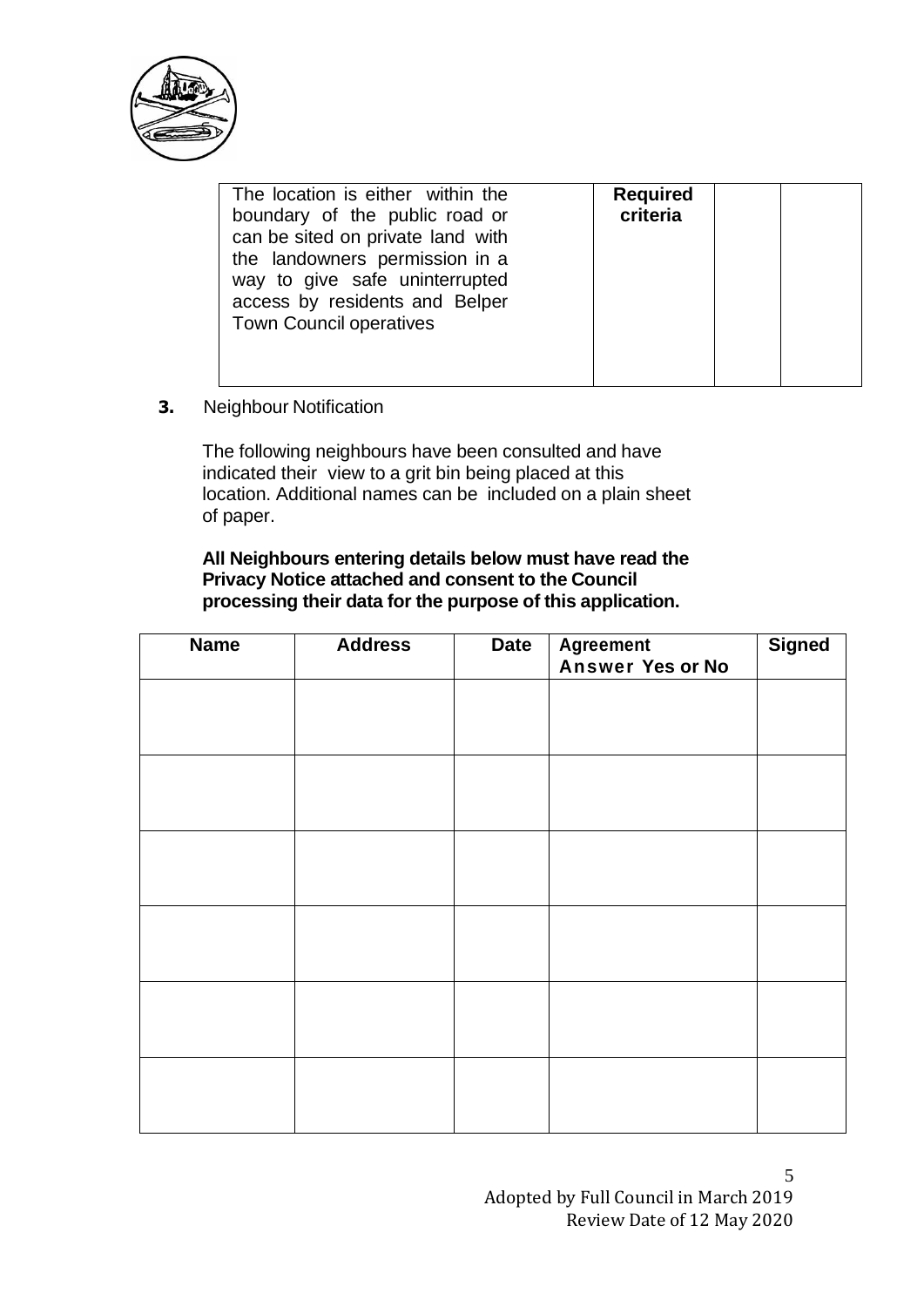

# **This application is submitted by:**

| Name                                                                                                                                           |
|------------------------------------------------------------------------------------------------------------------------------------------------|
|                                                                                                                                                |
|                                                                                                                                                |
|                                                                                                                                                |
| Address                                                                                                                                        |
|                                                                                                                                                |
|                                                                                                                                                |
| Contact                                                                                                                                        |
|                                                                                                                                                |
| I have read the attached Privacy Notice and consent to the Council processing<br>my personal information in accordance with the Privacy Notice |
|                                                                                                                                                |
| Date                                                                                                                                           |

--------------------------------------------------------------------

**Privacy Notice**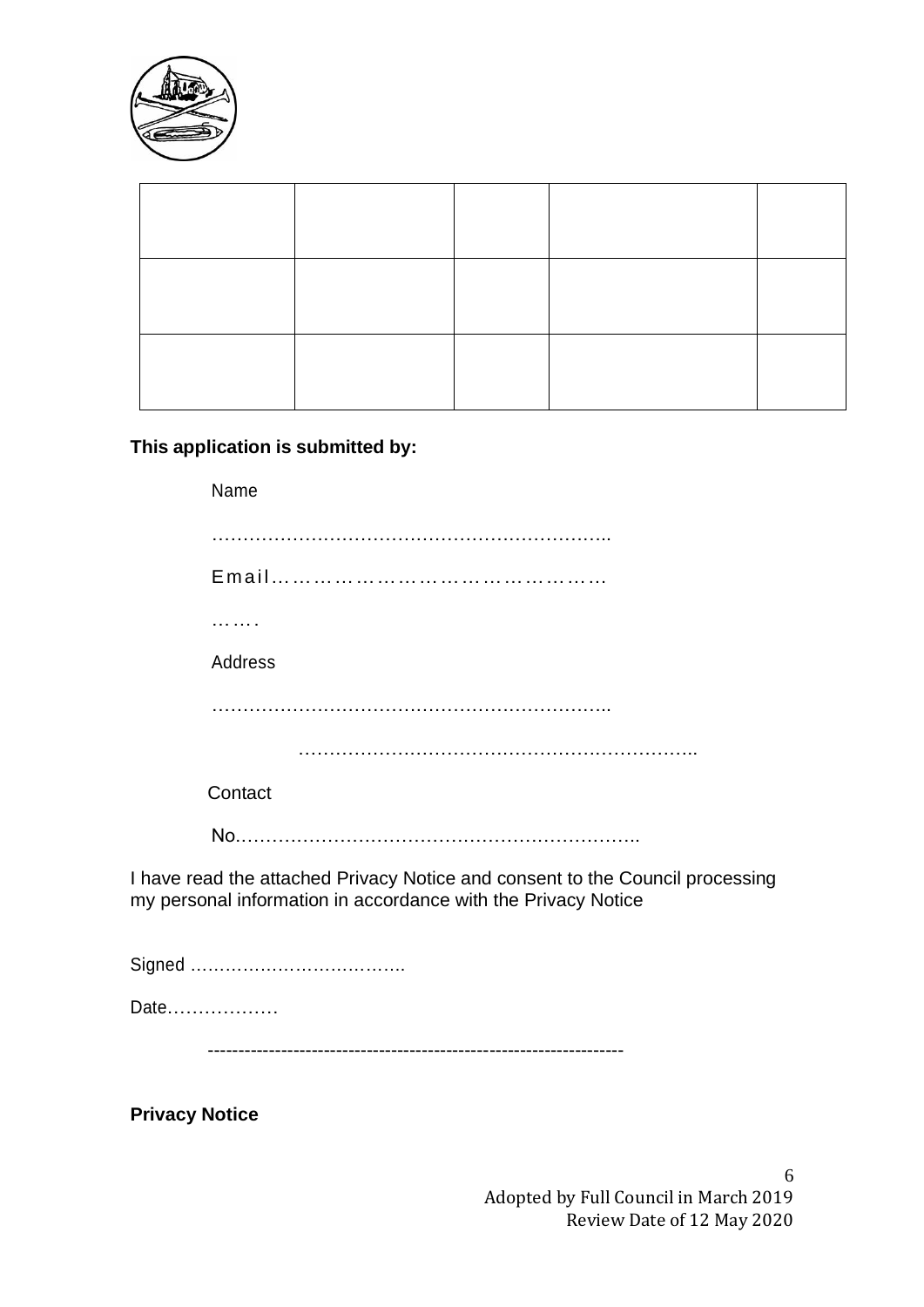

### **This Privacy Notice is provided by Belper Town Council which is the Data Controller for your data.**

The information provided on this form will be used to process the application, make a decision on the application and implement that decision.

Your personal information will not be shared with any third party.

#### **The Council's Right to Process Information**

The Council has the right to process the information under GDPR Article 6 (1) (a) and (e) (Data Protection Act) on the basis that the

Processing is with consent of the data subject

#### **Information Security**

Belper Town Council cares to ensure the security of personal data. We make sure that your information is protected from unauthorised access, loss, manipulation, falsification, destruction or unauthorised disclosure. This is done through appropriate technical measures and relevant policies. We will only keep your data for the purpose it was collected for and only for as long as is necessary. After which it will be deleted.

#### **Children**

We will not process any data relating to a child (16 and under) without the express parental/ guardian consent of the child concerned.

#### **Your Rights**

#### **Access to Information**

You have the right to request access to the information we have on you. You can do this by contacting the Town Clerk.

#### **Information Correction**

If you believe that the information we have about you is incorrect, you may contact us so that we can update it and keep your data accurate.

#### **Information Deletion**

If you wish Belper Town Council to delete the information about you, please contact the Council.

#### **Right to Object**

If you believe that your data is not being processed for the purpose it has been collected for, you may object.

#### **Rights Related to Automated Decision Making and Profiling**

7 Adopted by Full Council in March 2019 Review Date of 12 May 2020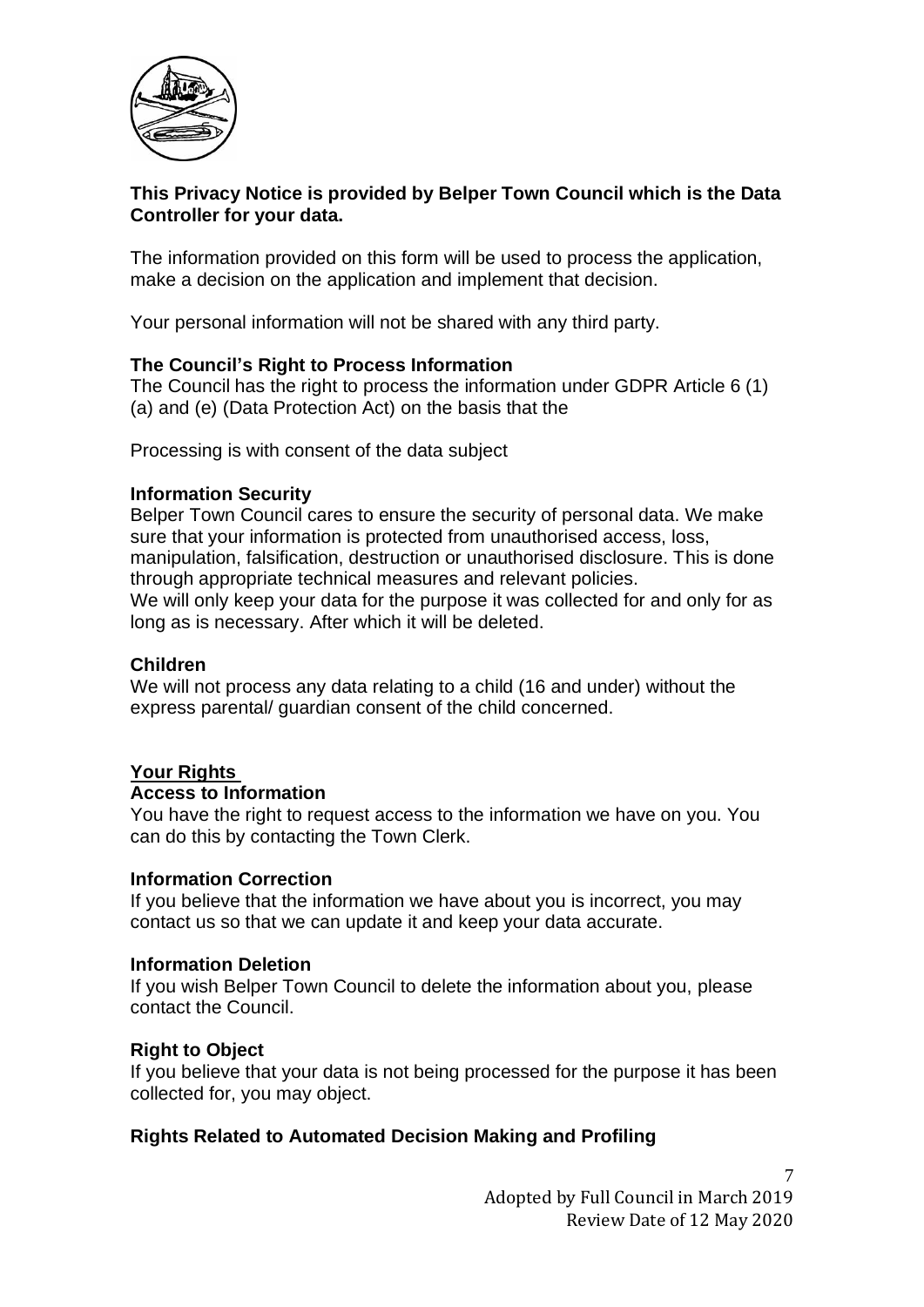

Belper Town Council does not use automated decision making or profiling of personal data.

### **To Sum Up**

In accordance with the law, we only collect a limited amount of information about you that is necessary for correspondence, information and service provision. We do not use profiling, we do not sell or pass your data to third parties. We do not use your data for purposes other than those specified. We make sure your data is stored securely. We delete all information deemed to be no longer necessary. We constantly review our Privacy Policies to keep it up to date in protecting your data.

### **Complaints**

If you have a complaint regarding the way your personal data has been processed you may make a complaint to the Council and the Information Commissioners Office casework@ico.org.uk Tel: 0303 123 1113

| <b>Check Criteria</b>                                       | Yes/<br><b>No</b> |                                                                                                                                                                                                  | Yes/<br>No |
|-------------------------------------------------------------|-------------------|--------------------------------------------------------------------------------------------------------------------------------------------------------------------------------------------------|------------|
| The gradient is greater than 1 in<br>10                     |                   | The location shall not obstruct the<br>passage of pedestrians, a minimum of<br>1.5m clearance on the footway is<br>required                                                                      |            |
| A junction with a known<br>history of accidents             |                   | The location shall not obstruct sight<br>lines                                                                                                                                                   |            |
| Acceptable number of disabled or<br>elderly residents       |                   | The location is not within 200m of<br>another grit bin location                                                                                                                                  |            |
| Not on a route already gritted by<br>the County Council     |                   | The location is within an urban area                                                                                                                                                             |            |
| Must be for use on the public<br>highway (road and footway) |                   | The location is either within the boundary<br>of the public road or can be sited on<br>private land with the landowners<br>permission in a way to give safe<br>uninterrupted access by residents |            |
| Form signed                                                 |                   | Neighbour agreement                                                                                                                                                                              |            |

### *Official Use*

*Request Approved Yes / No.*

Adopted by Full Council in March 2019 Review Date of 12 May 2020

8